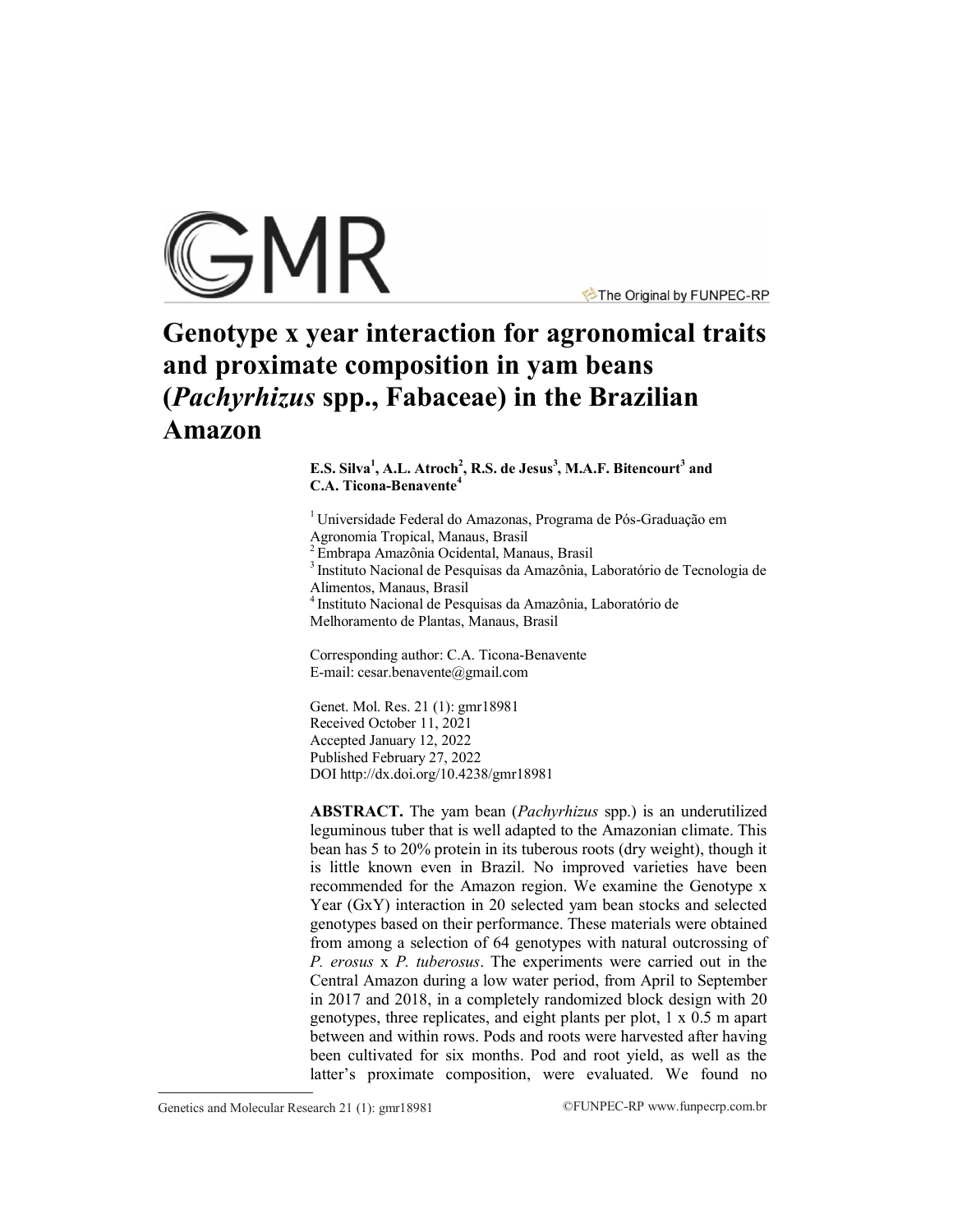significant GxY interaction, for pod and root yield. However, the carbohydrate, protein, lipid, fiber, and ash content in roots showed significant GxY interaction. These results indicate that selection of genotypes with high pod and root yield can be carried out in a single year in the dry period for cultivation during that season. However, selection to increase its nutritional value must be carried out over several years. The selected genotypes for presenting high root yield  $(> 3$  t ha<sup>-1</sup>) were P7, P11, P15, P19, P37 and P57. The genotypes selected for high protein content in the roots  $(> 10\%$  dry weight) were P13, P14, P37 and P62.

**Key words:** Jacatupé; Jicama; Underutilized species; Breeding

# **INTRODUCTION**

Yam bean (*Pachyrhizus* spp.) is an annual plant that develops edible tuberous roots. It tastes slightly sweet and is crunchy-textured when fresh. This species is considered an underutilized food species, though it has an enormous agronomic and nutritional potential (National Research Council, 1979).

The yam bean is originated from the Americas. *P. erosus* from México, *P. ahipa* from the Peruvian – Bolivian Andes, and *P. tuberosus* from the Amazon. Perhaps its oldest record is the images of roots in Paracas fabrics and Nazca ceramics in pre-Incan civilizations (1000 AD) (Yacovleff, 1933). This bean has various common names, including 'jacatupé' (Brazil), 'jícama', 'frijol camote' or 'nabo mexicano' (Mexico and Central America) (Santayana et al., 2014), 'iíquima' or 'asipa' or 'chicama' (Peru), 'ahipa' or 'ajipa' (Bolivia) (Yacovleff, 1933).

The species" botanical classification is confusing since the genus has been classified as *Dolicos* and then *Cacara* and, from these to the current *Pachyrhizus*. Sorensen (1988 and 1989) has distinguished three cultivated and two wild species by the morphology of their seeds, leaves, roots, and pollen. He concluded the cultivated species to be: *P. erosus*, *P. ahipa* and *P. tuberosus;* and the wild ones: *P. ferrrugineus* and *P. panamensis*. Additional studies indicated a other species, including *P. tuberosus* and *P. ahipa* cultivated in the Andean region (Silva et al., 2016; Zanklan et al., 2018).

Yam bean roots are edible, both fresh and cooked. When raw, they are juicy, so they are suitable to be eaten directly or in salads. When cooked, they serve for preparing cakes and sweets (Silva et al., 2016). Root yield in research ranges from  $14 - 108$  t ha<sup>-1</sup> (Nielsen et al., 2000; Belford et al., 2001; Silva et al., 2016; Jean et al., 2017) and at a commercial level  $40 - 80$ ;  $25-65$ ;  $24$  and  $7-17$  t ha<sup>-1</sup> in Mexico, Thailand, Hawaii, and the Far East, respectively (Phillips-Mora et al., 1993). Its composition ranges from 78 to 94% moisture,  $1.0$  to  $2.2\%$  proteins,  $0.0$  to  $0.8\%$  lipids,  $4.6$  to  $14.9\%$  carbohydrates,  $0.5$  to  $1.4\%$ fibers, and 0.3 to 0.8% ash (Sorensen, 1996).

On the other hand, the seeds are toxic due to rotenone, rotenoids, and pachyrhizine (Estrella-Parra et al., 2014; Lautié et al., 2013; Leuner et al., 2013). Consequently, farmers and traditional populations have used the seeds as pesticides (Catteau et al., 2013). The proximate composition was determined for lipids (20-28%), proteins (23-34%), carbohydrates (20.0%), fiber (7.0%), and ash (3.6%), (Duke, 1981; Grüneberg et al., 1999).

Genetics and Molecular Research 21 (1):  $gmr18981$  ©FUNPEC-RP www.funpecrp.com.br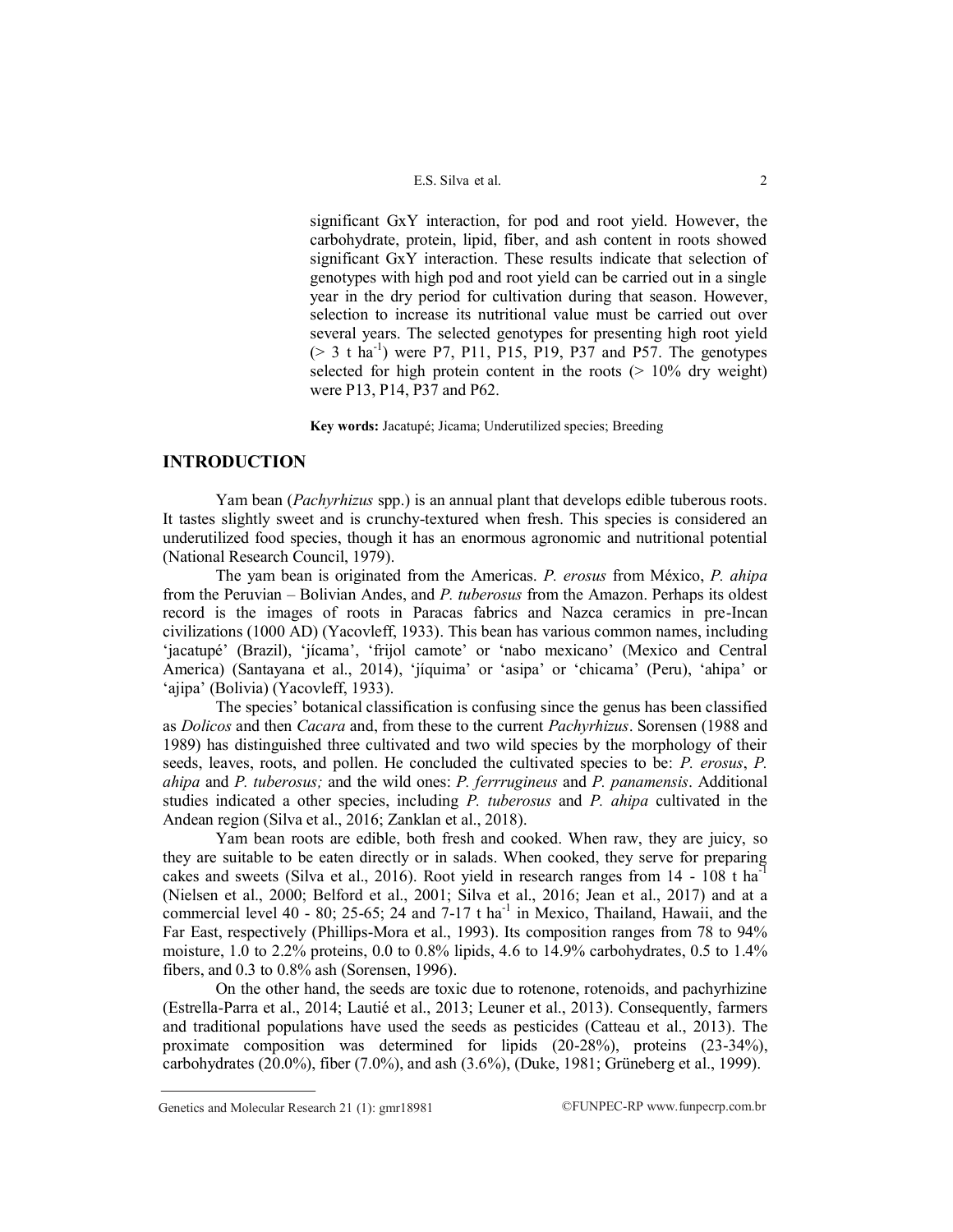To increase root yield, flower pruning is recommended. The pruning beneficial effect was observed in cultivar AC-102 (*P. ahipa*). It produced 40 t ha<sup>-1</sup> and 5 t ha<sup>-1</sup> (Castellanos et al., 1997) when pruned and not pruned, respectively. This same study showed cultivar San Miguelito (*P. erosus*) to produce 105 t ha<sup>-1</sup> when pruned and, 25 t ha<sup>-1</sup> when not pruned. Pruning can increase yield up to 4 or 5-fold, however, it seems to be unfeasible on a large scale. For this reason, one aim of the yam bean breeding program is to develop varieties with high-yield without the need of the flower pruning.

In Africa, breeding studies with 33 yam bean accessions have shown genotype x environment interaction effects to be significant for roots yield, but not for some physicochemical traits of roots (Zanklan et al., 2007). Breeding in the Amazon region is incipient, though the National Research Institute of Amazonia (INPA) has collected material (*P. erosus* and *P. tuberosus*) since 1976, and it currently maintains 64 genotypes with natural outcrossing (Silva et al., 2016). This material was agronomically characterized (Silva et al., 2016), and 20 genotypes with high root and pod yield have been selected. This selection was carried out with no flower pruning. Under these conditions, root yield of up to  $33$  t ha<sup>-1</sup> was obtained (Vasconcelos et al., 2018). However, the nutritional potential of the genotypes selected was not evaluated.

To help bridge this knowledge gap, we assessed the genotype x year  $(GXY)$ interaction of 20 selected yam bean genotypes along two years, both in agronomic traits and proximate composition values, under Central Amazon conditions.

# **MATERIAL AND METHODS**

#### **Location**

The experiments were conducted at the National Research Institute of Amazonia (INPA), Experimental Vegetable Station, located in Manaus-AM (02º 59 '48.2' 'S and 60º 01' 22.4 '' O) from April to September in 2017 and 2018. The station"s soil is classified as Yellow, sandy-textured dystrophic Argisol. The climate is characterized as hot and humid equatorial "Af" according to the Köppen classification (Alvares et al., 2013), with a mean annual temperature of 26.5°C varying between 22.5 and 38.0 ºC and precipitation of 2700 mm (Inmet, 2018). The experiments' precipitation and temperature data are shown in Table 1.

**Table 1.** Monthly accumulated precipitation and temperature ranges in 2017 and 2018. Manaus-AM. (Inmet, 2018).

|           | <b>Precipitation (mm)</b> |      |      | Mean temperature (°C) |      | Maximum temperature (°C) |
|-----------|---------------------------|------|------|-----------------------|------|--------------------------|
| Month     | 2017                      | 2018 | 2017 | 2018                  | 2017 | 2018                     |
| April     | 325                       | 280  | 30.0 | 28.0                  | 34.5 | 33.0                     |
| May       | 135                       | 180  | 28.2 | 28.5                  | 35.0 | 34.0                     |
| June      | 120                       | 190  | 30.0 | 28.7                  | 34.2 | 34.0                     |
| July      | 80                        | 50   | 30.0 | 30.2                  | 36.0 | 36.0                     |
| August    | 27                        | 20   | 32.0 | 32.0                  | 37.0 | 37.0                     |
| September | 180                       | 75   | 31.0 | 32.0                  | 37.2 | 36.0                     |

Genetics and Molecular Research 21 (1):  $gmr18981$  ©FUNPEC-RP www.funpecrp.com.br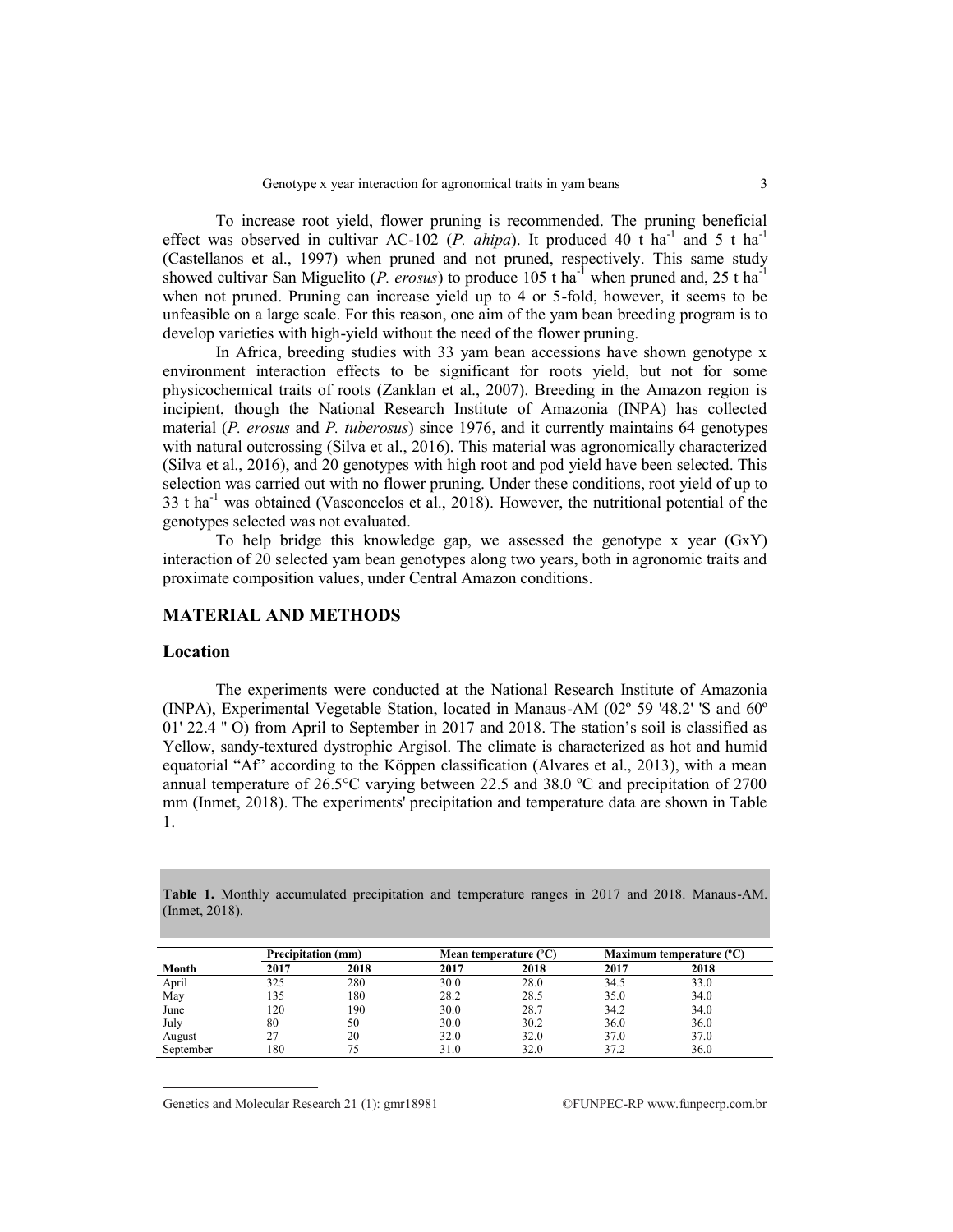# **Plant Material**

Twenty genotypes of yam bean (*Pachyrhizus* spp.) from this bean"s breeding program at INPA, which exhibited high root yield, were evaluated. These genotypes were selected from 64 genotypes with natural outcrossing between *P. erosus* (México) and *P tuberosus* (Mato Grosso, Brazil). The selected genotypes displayed root and pod yield stability both in lowland floodplain and non-flooded land (unpublished data). Their names are shown in Table 3.

# **Methodology**

The soil was prepared and rows were raised where pits were dug. Then, 2 kg of organic compost (8:2 of soil and chicken manure per pit), were placed into them. Sowing was carried out directly following a completely randomized block design with 20 treatments, three replicates, and eight plants per plot,  $1 \times 0.5$  m apart between and within rows.

Agronomic performance was evaluated through pod and root yield. The pods were harvested at maturity when they appeared dry with the seeds dried and loose in the capsules. These pods were harvested and weighed plot by plot to estimate plant yield. Similarly, tuberous roots were harvested at plot level in the sixth month and the yield per plant was estimated. The roots were also evaluated as to their specific gravity, with the aid of a hydrostatic balance.

The proximate composition assessments were made from peeled, sliced, and dehydrated roots in a forced air oven at 65ºC for 72h. Then, the samples were crushed in a mechanical mill and sieved in 30 mesh. Samples in triplicate were taken from this dry flour to estimate proximate composition.

Protein content was determined using the Kjeldahl method (IAL-Instituto Adolfo Lutz, 2008). Zero.02 g of the sample, 0.02 g of a catalytic solution composed of sodium chloride + potassium chloride, and 5 ml of sulfuric acid were placed in a Kjeldahl microtube. Then they were taken to digestion at  $350^{\circ}$ C for 4 hours and then distilled and titrated with 0.1N sulfuric acid.

The lipid content was determined from 0.5 g of a sample, which was diluted in 200 ml of hexane. This solution was placed in glass balloons, which were attached to the Soxhlet device. After 6 hours, the ether extract was weighed (IAL-Instituto Adolfo Lutz, 2008). Lipid percentage was estimated as follows: LM  $/$  SM  $*$  100, where LM = lipid mass and SM = sample mass.

The ash content was obtained from a 0.5 g sample, which was charred in a bench oven. Then, the coal was placed in a muffle furnace at 550ºC for 4.5 hours or until the ashes became light and uniform. The ashes were wei,ghed and their percentage was estimated as follows: AM / SM  $*$  100, where AM = ash mass and SM = sample mass.

Fiber content was determined by weighing sachets with and without samples. The sachets holding 2 g of samples were subjected to the following steps: the first one, consisting of 200 ml of the 0.255N sulfuric acid solution  $(H_2SO_4)$  at 100°C, was taken to the digestive device for 30 minutes. The second one, consisting of, 200 ml of the 0.313N NaOH solution, at 100°C, is taken to the digestive device for 30 minutes. Fiber content was estimated as follows: FM / SM  $*$  100, where FM = fiber mass and SM = sample mass.

Genetics and Molecular Research 21 (1):  $gmr18981$  ©FUNPEC-RP www.funpecrp.com.br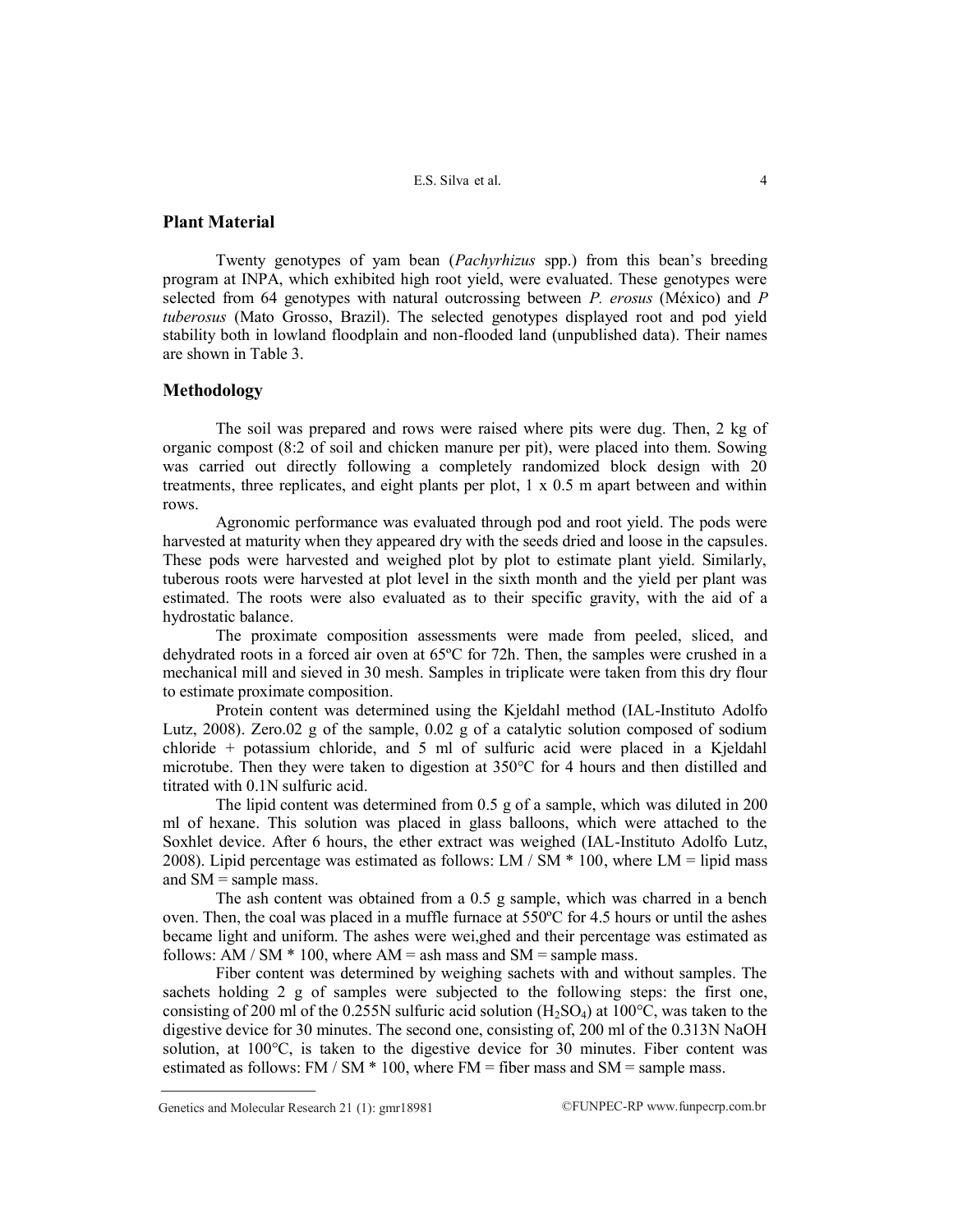Carbohydrate content was calculated by the difference [100 - ash - lipids - proteins fibers].

## **Statistical analyses**

Agronomic and proximate composition data were subjected to the individual analysis of variance and Duncan's test. These analyses were performed to detect significant genotype effect and test the difference between all genotype mean levels. The significant effect of GxY interaction was detected by the joint analysis of variance considering the two years, which was performed following the Box criteria: bigger mean square error / smaller mean square error  $\leq 4$  (Box, 1954). To determine the adaptability and stability of the genotypes, the GxY interaction was decomposed into year nested within each genotype. All analyses were performed using the SAS 9.1.3 program (SAS Institute Inc., Cary, NC). Finally, a biplot based on principal components was built to show the distribution of genotypes in terms of the significant characteristics of *Pachyrhizus* spp. This analysis was performed using JMP 10 software (SAS Institute Inc., Cary, NC).

## **RESULTS AND DISCUSSION**

*Pachyrhizus* spp. is well adapted to the humid tropical climate, species. However, its breeding in the Brazilian Amazon has shown to be a great challenge, since there is very collected germplasm and few varieties with some commercial value. However, there is an increasing demand for novel healthy foods.

This species is characterized due to presenting roots holding protein content of about 10% on a dry weight basis. Its cultivation does not demand a lot of cultural treatments and, its root yield is around 50 tons per hectare. Here, we evaluated the genotype x year (GxY) interaction for root yield and physicochemical composition in 2017 and 2018.

## **Agronomic traits**

GxY interaction effect was not significant for root yield (Table 2). This shows that selection may be able to be carried out in a single crop as long as it comes about at the same planting time. Root yield ranged from  $1.60 - 3.51$  t ha<sup>-1</sup> and  $1.59 - 3.53$  t ha<sup>-1</sup> in the 2017 and 2018 crops, respectively. Genotypes P7, P11, P15, P19, P37, and P57 stood out on account of having produced over  $3.0$  t ha<sup>-1</sup> in both years (Table 3).

Vasconcelos et al. (2018) reported that these same genotypes gave yields ranging  $19.64 - 33.16$  t ha<sup>-1</sup> in the 2016 crop. The planting season may account for these higher values. The present work and that of Vasconcelos et al. (2018) were carried out in the receding and rising water periods (June-October) and (November-May), respectively, in the Central Amazon. Therefore, all results of our study are only valid for the receding water period. Further work should be undertaken addressing the genotype x period interaction.

Previous studies in yam bean reported that root yield ranges from  $14 - 108$  t ha<sup>-1</sup> (Nielsen et al., 2000; Belford et al., 2001; Silva et al., 2016; Jean et al., 2017; Vasconcelos et al. 2018). In contrast, we found up to  $3.53$  t ha<sup>-1</sup>. Silva et al. (2016) carried out a similar experiment at the same site and found root yield ranging from  $29.6 - 108$  t ha<sup>-1</sup>. These authors used techniques to prompt tuberization, i.e., planting seedlings, pruning flowers and harvest after eight months. The low root yield of our study can be mainly explained by two

Genetics and Molecular Research 21 (1): gmr18981 ©FUNPEC-RP www.funpecrp.com.br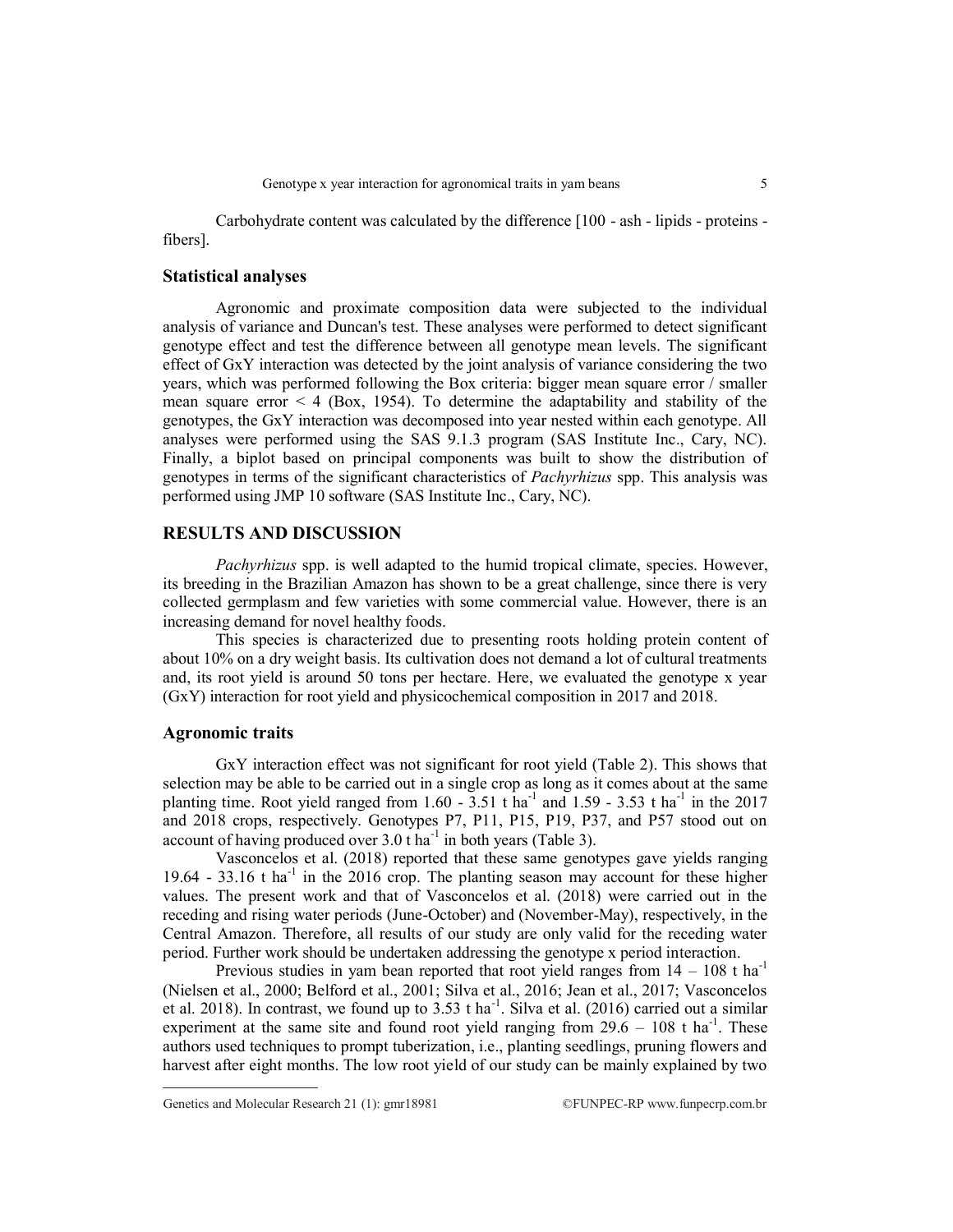factors. First, we harvested early (six months after sowing), and second, we used no methods to increase tuberization.

**Table 2.** Analyses of variance for yam bean (*Pachyrhizus* spp.) physicochemical composition and agronomical traits when cultivated during low water period in 2017 e 2018. Manaus-AM.

|                 |     | <b>Mean Square</b> |                        |                           |           |          |            |          |               |  |  |
|-----------------|-----|--------------------|------------------------|---------------------------|-----------|----------|------------|----------|---------------|--|--|
| Source of       |     | Pod yield          | <b>Root</b>            | Root                      | Protein   | Lipid    | Fiber      | Ash      | Carbohydrates |  |  |
| variation       | DF  | $(t \, ha^{-1})$   | vield<br>$(t/ha^{-1})$ | specific<br>gravity       | $(\%)$    | (%)      | (%)        | (%)      | $(\%)$        |  |  |
| Year $(Y)$      | 1   | $0.63**$           | 0.01 <sup>ns</sup>     | $\leq 0.01$ <sup>ns</sup> | $1.27**$  | $0.01*$  | 27.38**    | $0.12*$  | 44.50**       |  |  |
| Genotype<br>(G) | 19  | $0.13**$           | 1.80 <sup>ns</sup>     | $< 0.01**$                | $15.73**$ | $0.05**$ | $106.13**$ | $1.16**$ | 143.83**      |  |  |
| GxY             | 19  | $0.03^{ns}$        | 0.01 <sup>ns</sup>     | $<$ 0.01 <sup>ns</sup>    | $3.30**$  | $0.02**$ | $30.30**$  | $0.09**$ | $33.55**$     |  |  |
| Error           | 80  | 0.07               | 1.04                   | < 0.01                    | 0.01      | 0.01     | 0.01       | 0.01     | 0.04          |  |  |
| Total           | 119 |                    |                        |                           |           |          |            |          |               |  |  |
| General         |     | 0.73               | 2.72                   | 1.01                      | 8.13      | 0.55     | 16.70      | 2.44     | 72.15         |  |  |
| average         |     |                    |                        |                           |           |          |            |          |               |  |  |
| 2017            |     | 0.66               | 2.72                   | 1.01                      | 8.23      | 0.55     | 17.18      | 2.48     | 71.54         |  |  |
| average         |     |                    |                        |                           |           |          |            |          |               |  |  |
| 2018            |     | 0.80               | 2.72                   | 1.01                      | 8.02      | 0.56     | 16.22      | 2.41     | 72.76         |  |  |
| average         |     |                    |                        |                           |           |          |            |          |               |  |  |
| CV(%)           |     | 37.33              | 37.45                  | 0.56                      | 0.88      | 4.56     | 0.79       | 3.84     | 0.29          |  |  |

\*, \*\* =  $P \le 0.05$  and  $P \le 0.01$  respectively; ns= not-significant.

**Table 3.** Averages of agronomic traits of 20 genotypes of yam bean (*Pachyrhizus* spp.) in 2017 and 2018 crops. Manaus-AM.

| Genotype        | Pod yield<br>t ha <sup>1</sup> |                   | Root yield<br>$t$ ha <sup>-1</sup> |       | Root specific gravity |           |  |
|-----------------|--------------------------------|-------------------|------------------------------------|-------|-----------------------|-----------|--|
|                 | 2017                           |                   | 2017                               |       | 2017                  | 2018      |  |
| P7              | $0.81$ ab <sup>1</sup>         | 0.79ab            | 3.54                               | 3.53  | 1.0126 ab             | 1.0127 ab |  |
| P <sub>9</sub>  | $0.74$ ab                      | $0.87$ ab         | 2.50                               | 2.50  | 1.0176 ab             | 1.0176 ab |  |
| P <sub>11</sub> | 0.98a                          | $1.03$ ab         | 3.52                               | 3.51  | 1.0136 ab             | 1.0137 ab |  |
| P13             | $0.66$ ab                      | $1.05$ ab         | 2.90                               | 2.90  | 1.0126 ab             | 1.0126 ab |  |
| P <sub>14</sub> | 0.52 <sub>b</sub>              | 0.52 <sub>b</sub> | 2.77                               | 2.76  | 1.0126 ab             | 1.0127 ab |  |
| P15             | $0.59$ ab                      | $0.66$ ab         | 3.05                               | 3.04  | 1.0101 b              | 1.0102 b  |  |
| P <sub>17</sub> | 0.70ab                         | $0.70$ ab         | 2.21                               | 2.22  | 1.0177 ab             | 1.0177 ab |  |
| P19             | 0.51 <sub>b</sub>              | $0.64$ ab         | 3.30                               | 3.31  | 1.0181 ab             | 1.0183 ab |  |
| P <sub>28</sub> | $0.81$ ab                      | $0.80$ ab         | 1.69                               | 1.68  | 1.0226a               | 1.0226a   |  |
| P35             | 0.48 <sub>b</sub>              | $0.81$ ab         | 2.93                               | 2.92  | 1.0177 ab             | 1.0177 ab |  |
| P37             | $0.57$ ab                      | $0.58$ ab         | 3.29                               | 3.29  | 1.0119 ab             | 1.0120 ab |  |
| P41             | $0.76$ ab                      | $0.89$ ab         | 2.35                               | 2.34  | 1.0169 ab             | 1.0170 ab |  |
| P48             | 0.52 <sub>b</sub>              | 0.47 <sub>b</sub> | 2.95                               | 2.95  | 1.0102 b              | 1.0103 b  |  |
| P49             | $0.55$ ab                      | $0.84$ ab         | 2.93                               | 2.92  | 1.0181 ab             | 1.0182 ab |  |
| P51             | $0.57$ ab                      | $0.72$ ab         | 2.37                               | 2.38  | 1.0140 ab             | 1.0140 ab |  |
| P <sub>53</sub> | $0.88$ ab                      | 1.16a             | 2.47                               | 2.46  | 1.0182 ab             | 1.0183 ab |  |
| P <sub>55</sub> | $0.64$ ab                      | $1.03$ ab         | 2.90                               | 2.90  | 1.0184 ab             | 1.0184 ab |  |
| P <sub>57</sub> | $0.77$ ab                      | $0.90$ ab         | 3.13                               | 3.13  | 1.0150 ab             | 1.0150 ab |  |
| P <sub>62</sub> | $0.62$ ab                      | $0.97$ ab         | 2.18                               | 2.17  | 1.0172 ab             | 1.0170 ab |  |
| P <sub>64</sub> | 0.49 <sub>b</sub>              | $0.66$ ab         | 1.60                               | 1.59  | 1.0183 ab             | 1.0185 ab |  |
| Averages        | 0.66                           | 0.80              | 2.72                               | 2.72  | 1.0157                | 1.0157    |  |
| $CV(\% )$       | 34.18                          | 39.02             | 37.5                               | 37.45 | 0.56                  | 0.56      |  |

Averages with the same letters in the column indicate no significant difference (P=0.05) by the Duncan test. CV= coefficient of variation.

Pod yield showed there to be no significant GxY interaction but to be a significant Years and Genotypes effect. Indicating the selection of genotypes, which would yield the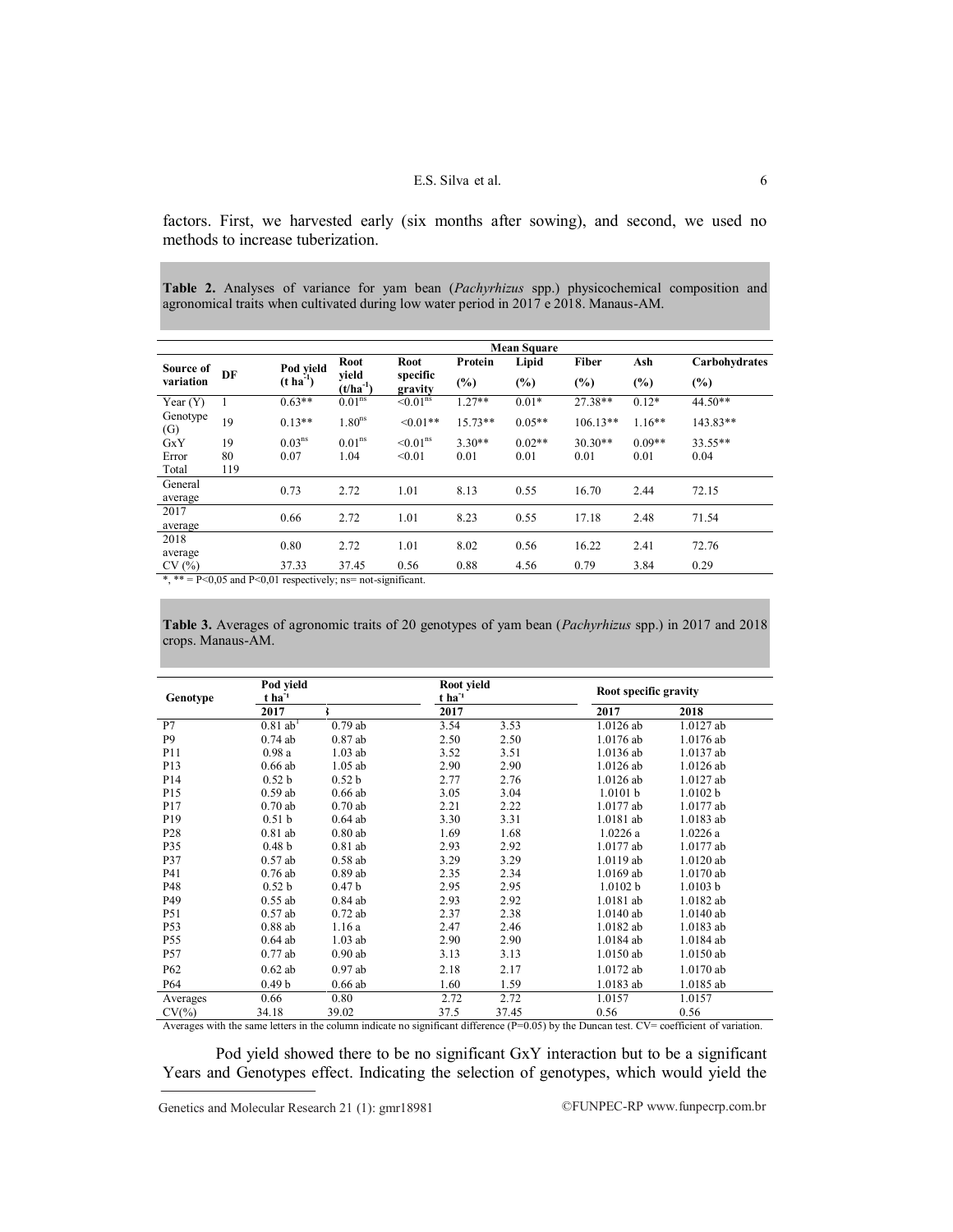largest amount of grains, could be undertaken in a single crop during the receding water period, aiming to obtain varieties to be used in the Central Amazon at that time. Pod yield ranged 0.49 - 0.98 t ha<sup>-1</sup> in the 2017 crop and 0.47 - 1.16 t ha<sup>-1</sup> in that of 2018 (Table 3). Genotypes P11 and P53, which produced about 1 t ha<sup>-1</sup> both in 2017 and 2018, stood out. Consequently, these genotypes should be tested for grain yield, through competitiveness assays, in the receding water period.

Seed mass represents 35 to 50% of the pods mass in *P. erosus*, *P. tuberosus,* and *P. ahipa* (Zanklan et al., 2007). Therefore, the present work shows that seed yield would be able to reach up to 580 kg ha<sup>-1</sup>. This value is below that found by Zanklan et al. (2007), who reported 1.1-5.7 t ha<sup>-1</sup>. They tutored *P. erosus* and *P. tuberosus* plants so the flowers would be more exposed to pollinating insects. Thus, tests aiming at selecting high-grain yield varieties will have to be conducted, using some tutoring method.

The seeds contain a toxic substance called rotenone (Catteau et al., 2013). Extracts containing this substance have shown to be toxic to insects (Roark, 1942), fish (Estrella-Parra et al., 2014), and humans (Narongchai et al., 2005). Therefore, genotypes P11 and P53 should be studied for their rotenone content and genotype x environment interaction.

Root specific gravity (Table 3) helps to quantify the dry matter content. It was only significantly affected by the genotype effect, with no GxY interaction. This shows, there to be genetic variability for this trait, and its selection able to be done in a receding water season aiming to sow during that time. Its specific gravity ranged 1.0101 - 1.0226 considering both crops. When this value tends to 1, it indicates the moisture value to be high. Therefore, the juiciest roots showed to be P15 (1.0102) and P48 (1.0103). Conversely, genotype P28 bore the highest specific gravity value (1.0226), which suggests it bears higher dry matter value and, may be recommended for obtaining flour or chips.

Using Schippers equation (1976) where Dry matter =  $-217.2 + 221.2$  (specific gravity), it was found that the dry matter of *Pachyrhizus* spp. ranged from 6.5 to 9.2%. In *P. ahipa* it showed to be 10 - 18% (Mussury et al., 2013; Leonel et al., 2002). A group of *P. tuberosus* genotypes with dry matter around 30% has only been found in the Peruvian Amazon (Zanklan et al., 2003). It is locally called Chuin, and would be suitable for making flour. Consequently, the evaluated genotype are more suitable for being consumed fresh. Nevertheless, P28 genotype selection can be performed to make processed products, such as chips or flours.

## **Physicochemical traits**

Protein, lipids, fibers, ash, and carbohydrates contents showed that the Years, Genotypes, and the GxY interaction effects, were significant (Table 2). The Years and GxY interaction significance indicate these characteristics to be sensitive to environmental changes, despite the planting having been carried out at the same time. The genotype effect significance indicates there to be genetic variability on these nutrients contents.

GxY interaction decomposition (Table 4) and genotypes means helped to identify the most stable genotypes, which held the largest amount of nutrients.

As to protein content, the only stable genotype was P28 (Table 4), which put forth 7.64 and 7.73% in the 2017 and 2018 crops, respectively (Table 5). Nevertheless, P13, P14, P37, and P62 bore high content levels ranging 10.0 - 11.8% on the dry base in both crops. Consequently, these genotypes may be selected for feeding humans or animals. Leonel and Cereda (2002) found 1% in *P. ahipa*; Zanklan et al. (2003) 8 - 12% in *Pachyrhizus* spp.;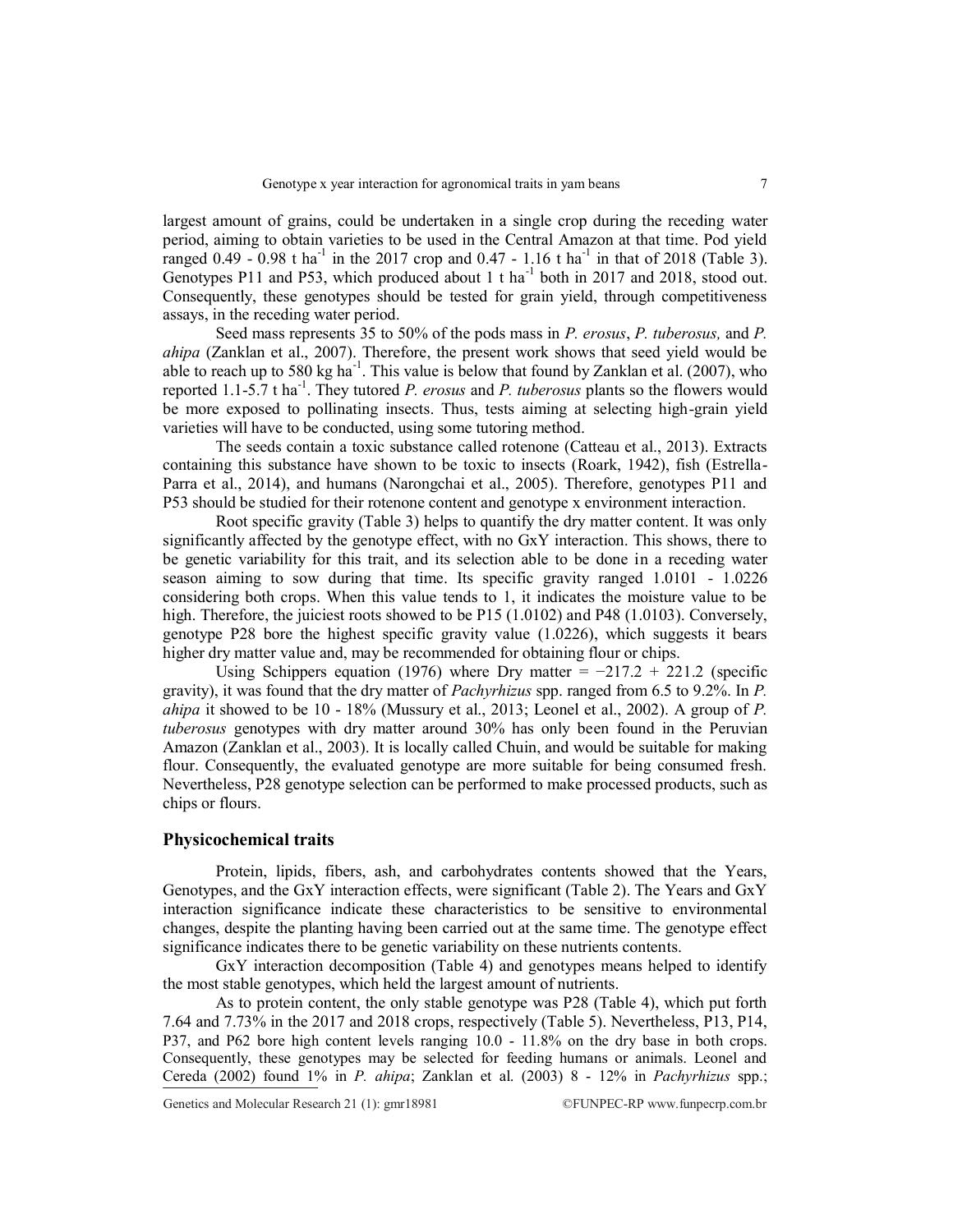Mussury et al. (2013) 15.3% in *P. ahipa*; López et al. (2010) 6.5% in *P. ahipa*. More recently, Vasconcelos et al. (2018) found 12.51% in genotype P47.

**Table 4.** GxY interaction mean square decomposition of 20 genotypes of yam bean (*Pachyrhizus* spp.). Manaus 2017 and 2018.

|              |     | <b>Mean Square</b> |                         |                      |                     |                      |  |  |  |  |
|--------------|-----|--------------------|-------------------------|----------------------|---------------------|----------------------|--|--|--|--|
| Source of    |     | Protein            | Fat                     | Carbohydrate         | Ash                 | Fiber                |  |  |  |  |
| variation    | GL  | $(\frac{9}{6})^2$  | $(\frac{6}{6})^2$       | $(\frac{6}{6})^2$    | $(\frac{6}{6})^2$   | $(\frac{6}{6})^2$    |  |  |  |  |
| Year $(Y)$   |     | 1.27               | 0.002                   | 44.50                | $0.12^*$            | 27.38                |  |  |  |  |
| Genotype (G) | 19  | 15.73              | 0.053                   | 143.83               | 1.16                | $6.13$ <sup>*</sup>  |  |  |  |  |
| GxY          | 19  | $3.30^{^{\circ}}$  | 0.028                   | $33.\overline{55}$   | $0.09$ <sup>*</sup> | $30.30$ <sup>*</sup> |  |  |  |  |
| Year/P7      |     | $4.72$ **          | $0.10\overline{4}^{**}$ | $1.60$ <sup>**</sup> | $0.07$ **           | $8.03**$             |  |  |  |  |
| Year/P9      |     | $6.34***$          | $0.002*$                | $26.21$ **           | $0.09***$           | $8.18***$            |  |  |  |  |
| Year/P11     |     | $1.54**$           | 0.001 <sup>ns</sup>     | $12.85$ **           | 0.01 <sup>ns</sup>  | $5.27**$             |  |  |  |  |
| Year/P13     |     | $0.38**$           | $0.002*$                | $87.37***$           | $0.12***$           | 83.26**              |  |  |  |  |
| Year/P14     |     | $0.18***$          | $0.006*$                | $60.07**$            | $0.09***$           | 57.12*               |  |  |  |  |
| Year/P15     |     | $2.09**$           | $0.158**$               | 164.97**             | $0.15***$           | 129.92**             |  |  |  |  |
| Year/P17     |     | $3.10**$           | $0.025$ **              | $126.59**$           | $0.04^*$            | $97.18^{\ast\ast}$   |  |  |  |  |
| Year/P19     |     | $0.31***$          | $0.079**$               | $0.003^{ns}$         | 0.02 <sup>ns</sup>  | $0.13*$              |  |  |  |  |
| Year/P28     |     | 0.01 <sup>ns</sup> | $0.003*$                | $2.12**$             | $0.37**$            | $4.03**$             |  |  |  |  |
| Year/P35     |     | $0.21***$          | 0.001 <sup>ns</sup>     | $6.33***$            | 0.01 <sup>ns</sup>  | $8.56**$             |  |  |  |  |
| Year/P37     |     | $0.32***$          | $0.005^*$               | $11.17$ **           | $0.20\sp{*}$        | $12.44**$            |  |  |  |  |
| Year/P41     |     | $1.24***$          | $0.009**$               | $96.05^{\ast\ast}$   | $0.04*$             | 125.94**             |  |  |  |  |
| Year/P48     |     | $1.52**$           | $0.072**$               | 31.70**              | 0.01 <sup>ns</sup>  | 22.08**              |  |  |  |  |
| Year/P49     |     | $1.55***$          | 0.001 <sup>ns</sup>     | $3.92**$             | $0.07*$             | $0.94**$             |  |  |  |  |
| Year/P51     |     | $3.57***$          | $0.008*$                | $0.13^{ns}$          | 0.01 <sup>ns</sup>  | $6.08**$             |  |  |  |  |
| Year/P53     |     | $18.70**$          | $0.056**$               | $6.15***$            | $0.07*$             | $3.55***$            |  |  |  |  |
| Year/P55     |     | $2.47***$          | 0.001 <sup>ns</sup>     | $9.52***$            | $0.03*$             | $23.03^{**}$         |  |  |  |  |
| Year/P57     |     | $3.59**$           | 0.001 <sup>ns</sup>     | $10.19**$            | $0.41$ **           | $3.64**$             |  |  |  |  |
| Year/P62     |     | $4.69***$          | 0.001 <sup>ns</sup>     | $10.20$ **           | 0.02 <sup>ns</sup>  | $1.39**$             |  |  |  |  |
| Year/P64     |     | $7.55***$          | 0.001 <sup>ns</sup>     | $14.79**$            | $0.13***$           | $2.24**$             |  |  |  |  |
| Error        | 80  | 0.003              | 0.0005                  | 0.037                | 0.007               | 0.017                |  |  |  |  |
| Total        | 119 |                    |                         |                      |                     |                      |  |  |  |  |

\*, \*\* =  $P$  < 0,05 and  $P$  < 0,01 respectively; ns= non-significant.

**Table 5.** Physicochemical composition averages of 20 genotypes of yam bean (*Pachyrhizus* spp.) in 2017 and 2018 crops. Manaus-AM.

|                 |                       | Protein<br>(%)     |                   | Lipid<br>$(\%)$   |         | Fiber<br>(%)       | Ash<br>(%)         |                   | Carbohydrates<br>$(\%)$ |                  |
|-----------------|-----------------------|--------------------|-------------------|-------------------|---------|--------------------|--------------------|-------------------|-------------------------|------------------|
| Genotype        | 2017                  | 2018               | 2017              | 2018              | 2017    | 2018               | 2017               | 2018              | 2017                    | 2018             |
| P7              | 5.83 m                | 7.60j              | 0.69a             | 0.42 <sub>h</sub> | 14.54 h | 12.22q             | $2.25$ efgh        | 2.02 <sub>h</sub> | 76.67 cd                | 77.71 c          |
| P <sub>9</sub>  | 8.97 f                | 6.921              | $0.67$ ab         | 0.63d             | 23.50c  | 21.17 d            | 2.84 bc            | 3.10 <sub>b</sub> | 63.98 n                 | 68.16 o          |
| P11             | 6.92k                 | 5.91p              | $0.61$ cd         | 0.64d             | 12.36 k | 10.48 s            | 2.85 bc            | 2.78c             | 77.24 b                 | 80.17 a          |
| P <sub>13</sub> | 10.25d                | 10.75 <sub>b</sub> | 0.47 <sub>h</sub> | 0.43 <sub>h</sub> | 11.83 e | 19.28 f            | 2.47 de            | 2.18g             | 74.97 f                 | 67.33q           |
| P <sub>14</sub> | 10.54c                | 10.19d             | $0.66$ ab         | $0.60$ de         | 16.66 g | 10.48 s            | $2.23$ fgh         | 2.49 de           | 69.89h                  | 76.22 e          |
| P <sub>15</sub> | 7.79 h                | 6.61 <sub>n</sub>  | $0.52$ fgh        | 0.84a             | 24.33 b | 15.021             | 2.14h              | 1.81i             | 65.21 m                 | 75.69 g          |
| P <sub>17</sub> | 7.74h                 | 6.30 <sub>o</sub>  | 0.40 i            | 0.53 f            | 22.41 d | 14.36 m            | $2.31$ efgh        | 2.48 de           | 67.12 i                 | 76.30 e          |
| P <sub>19</sub> | 10.10d                | 9.64 f             | 0.40 i            | 0.63d             | 12.80 i | 13.09 p            | 2.64 cd            | 2.51d             | 74.04 g                 | 74.09 i          |
| P28             | 7.64 h                | 7.73i              | $0.48$ gh         | 0.44h             | 12.45 k | 14.09 n            | $2.26$ efgh        | 1.76i             | 77.14 bc                | 75.95 f          |
| P35             | 7.11 i                | $6.74 \text{ m}$   | 0.40 i            | 0.36i             | 13.66 i | 16.05 h            | 3.71 a             | 3.78a             | 75.09 f                 | 73.04 k          |
| <b>P37</b>      | 10.57 <sub>b</sub>    | 11.22a             | $0.63$ bc         | 0.69c             | 19.21 f | 16.33 g            | $2.20$ fgh         | 1.83 i            | 67.18j                  | 69.91 n          |
| P41             | 6.701                 | 5.79q              | 0.70a             | $0.62$ de         | 14.54h  | 23.70 <sub>b</sub> | $2.35$ efgh        | 2.17 g            | 75.68 e                 | $67.68\text{ p}$ |
| P48             | 7.62 h                | $6.62\text{ n}$    | $0.53$ efg        | 0.75 <sub>b</sub> | 23.73c  | 19.90 e            | $2.40$ efg         | 2.43 de           | 65.691                  | 70.29 m          |
| P49             | 5.74 m                | $6.76$ m           | $0.60$ cd         | $0.62$ de         | 14.37h  | 15.17 k            | 2.27 efgh          | 2.05 <sub>h</sub> | 77.00 bcd               | 75.38 h          |
| P51             | 7.38 i                | 5.84 $q$           | $0.57$ de         | $0.50$ fg         | 11.751  | $13.76$ o          | $2.43$ def         | 2.33 f            | 77.85 a                 | 77.55 d          |
| P <sub>53</sub> | $6.95$ kj             | 10.49c             | 0.71a             | $0.52$ fg         | 23.50c  | 21.96c             | $2.18$ gh          | 2.40 ef           | 66.63 k                 | 64.61 r          |
| P <sub>55</sub> | $8.06$ g              | 9.34 g             | $0.52$ fg         | $0.49$ g          | 19.62 e | 15.70 i            | 2.92 <sub>b</sub>  | 3.07 <sub>b</sub> | 68.85 i                 | 71.371           |
| P57             | $6.95$ kj             | 8.50h              | $0.57$ def        | 0.59e             | 13.77 i | 15.33 i            | $2.17$ gh          | 1.64j             | 76.51 d                 | 73.91 j          |
| P62             | 11.82 a               | 10.05 e            | $0.51$ gh         | $0.50$ fg         | 26.66a  | 25.69 a            | 2.71 bc            | 2.84c             | 58.29o                  | 60.89 s          |
| P64             | 9.72 e                | 7.48 k             | 0.36i             | 0.38i             | 11.911  | 10.68r             | 2.21 fgh           | 2.52d             | 75.78 e                 | 78.92 b          |
| Average         | 8.23                  | 8.02               | 0.55              | 0.56              | 17.18   | 16.22              | 2.48               | 2.41              | 71.54                   | 72.76            |
| CVI(0)          | $1\quad1\qquadsubset$ | 0.44               | 517               | 20C               | 100     | 0.17               | $\Lambda$ $\Omega$ | 212               | 0.40                    | 0.10             |

 $CV(%)$  1.15 0.44 5.17 3.86 1.08 0.17 4.95 2.13 0.40 0.10<br>Averages with same letters in the column indicate there to be no significant difference (P=0.05) by the Duncan test. CV= coefficient of variation.

Genetics and Molecular Research 21 (1):  $gmr18981$  ©FUNPEC-RP www.funpecrp.com.br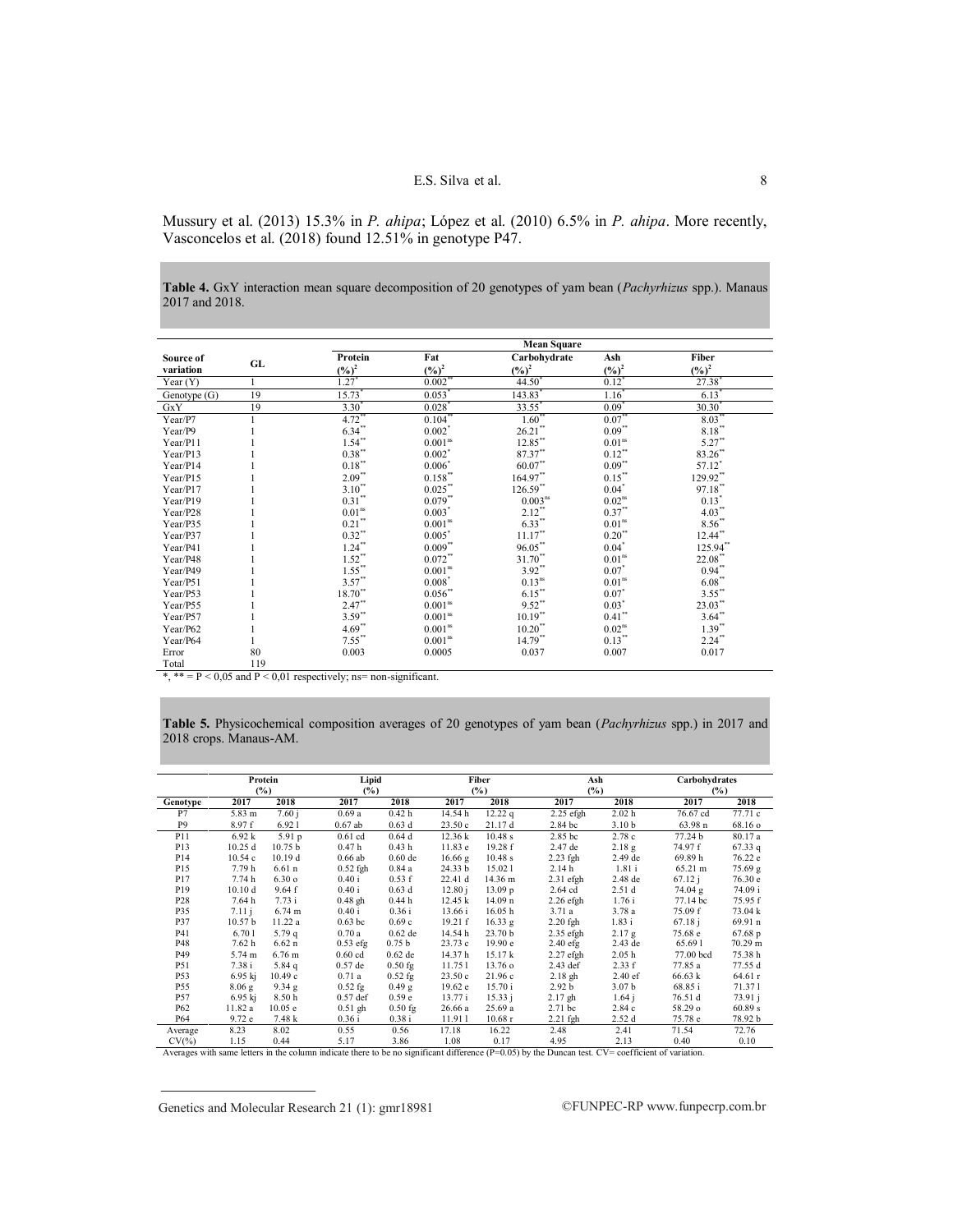Cassava, the flour of which only bears 1.6% protein, is another much-cultivated root in the Amazon (Nepa, 2011). The protein content in the most consumed beans in Brazil (carioca type) is 20% (Nepa, 2011). Therefore, *Pachyrhizus* spp., roots bear half the carioca beans' protein content. These results confirm this root's high nutritional value. For this reason, efforts should be made to encourage their cultivation and consumption.

Lipid content"s squares sum decomposition showed P15 genotype to be the most unstable one, among the years (0.52-0.84%) (Table 5). Although it had presented greater instability, its mean lipid content percentage was higher than that of the others (0.68%) (Table5). Conversely, the most stable genotypes were: P11, P35, P49, P55, P57, P62, and P64 (Table 5). If one wishes to select stable genotypes bearing high mean values, the chosen ones would be P11 and P49. If stable genotypes bearing low means are desired, the recommended ones would be P35 and P64. Dorporto et al. (2011) found 0.65% lipids for *P. ahipa* in the dry base. More recent studies by Buckman et al. (2018) found 0.54% in *P. erosus*.

Carbohydrate content was influenced by GxY interaction (Table 4). In general, genotypes presented instability between 2017 and 2018 (Table 4). However, genotypes P19 and P51 showed to be stable (Table 5). P19 had contents of 74.04% in 2017 and 74.09% in 2018. P51 had contents of 77.85% in 2017 and 77.55% in 2018. Yet, genotype P11 obtained higher content levels in both years: 77.24 and 80.17%, respectively (Table 5), and genotype P62 the lowest content levels: 58.29 and 60.89%, respectively.

In *P. ahipa* (Wedd) Parodi, Mussury et al. (2013) found 84 % of de carbohydrates. In *P. tuberosus* (Lam.) Spreng, Ascheri et al. (2014) found 30 - 74%. Zanklan et al. (2007) have observed, in the three cultivated species of *Pachyrhizus* that the starch content varies from 43 to 57% in the dry base. This indicates that most carbohydrates found in this work would be starches. These authors also detected other carbohydrates, such as glucose (1.5 - 5.8%), fructose (1.4 - 6.75%), and sucrose (3.1 - 5.4%). As *Pachyrhizus* starch has similar properties to those of cassava (Ascheri et al., 2014) it would be desirable for its content to be high. Thus, genotype P11 may be recommended. Genotype P62 may be recommended if low carbohydrate content roots are to be desired.

Fiber content showed GxY interaction significance (Table 4). Interaction decomposition in years within each genotype showed there to be significant for all genotypes. This indicates they all present fiber content instability. Based on the GxY interaction decomposition, genotypes P15 and P41 contributed 42% to the interaction. P15 had 24.33 and 15.02 % fiber in 2017 and 2018 respectively, and P41 had 14.5 and 23.7% fiber in the same years. Even though all genotypes showed to be unstable, P62 presented the highest mean levels (26.66-25.69%) both years.

Flours usually consumed in Brazil have low fiber contents. For instance, cassava, corn, and wheat flour present 6.4, 5.5, and 2.3% fibers, respectively (Nepa, 2011). This shows that, *Pachyrhizus* spp. flour can be considered a functional food that aids digestion. Therefore, the P62 genotype flour should be incorporated into the bakery recipes.

Ash content showed GxY interaction significance (Table 4). When unfolding this interaction, it was observed that most genotypes showed to be unstable, among years. Considering the GxY interaction"s unfolding mean squares, genotypes P28, P37, and P57 accounted for 50% of the total square sum (Table 4). These genotypes ash contents showed to be 2.20 - 2.26% in 2017 and 1.64 - 1.83% in 2018. P11, P19, P35, P48, P51, and P62

Genetics and Molecular Research 21 (1):  $gmr18981$  ©FUNPEC-RP www.funpecrp.com.br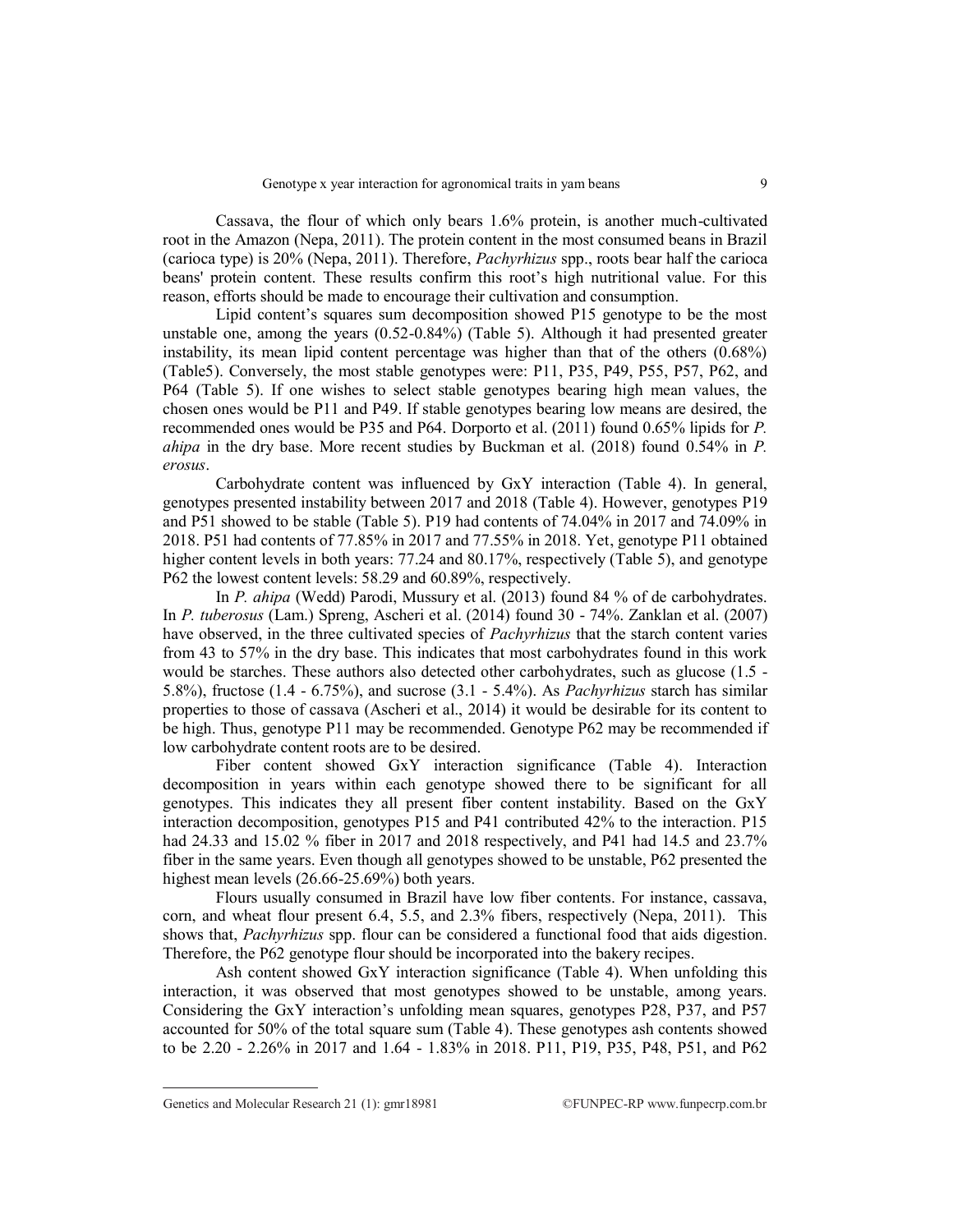were the stable genotypes (Table 5). However, P35 was the stable genotype bearing a high mean level: 3.71% and 3.78%, in 2017 and 2018, respectively (Table 5).

Several works have also evaluated this trait on genus *Pachyrhizus*. Leonel and Cereda (2002) found 0.4% ashes in *P. ahipa* tuberous roots. Mussury et al. (2013) 6.3% ashes in *P. ahipa*. Vasconcelos et al. (2018) 1.0 - 5.2% ashes in *Pachyrhizus* spp.

The cassava, corn and, wheat flour ash contents are 0.9, 0.5, and 0.8% respectively (Nepa, 2011). Ashes are associated with gross mineral content. Thus, the genotype P35 should be selected due to its great nutritional value.

The principal component-based biplot chart was built with physicochemical data (Figure 1). It accounted for 70.3% of the total variation, therefore, geometric interpretations are highly reliable.



**Figure 1.** Principal component-based biplot shows the distribution of genotypes in terms of *Pachyrhizus* spp roots physicochemical composition. The experiments were conducted in Manaus during the receding water period in 2017 and 2018.

P62 genotype orthogonal projections, either in 2017 or 2018, resulted in the highest norm of the fiber and protein vectors and the lowest ones for the carbohydrate vector. This suggests this genotype has the highest protein and fiber content, and the lowest carbohydrate content. As the P62 orthogonal projections on the fat and ash vectors form small norms, one may conclude the fat and ash contents to be within their mean level. As root yield had no significant difference between the genotypes, the P62 genotype, should be selected as food with high nutritional functional value.

Genetics and Molecular Research 21 (1):  $gmr18981$  ©FUNPEC-RP www.funpecrp.com.br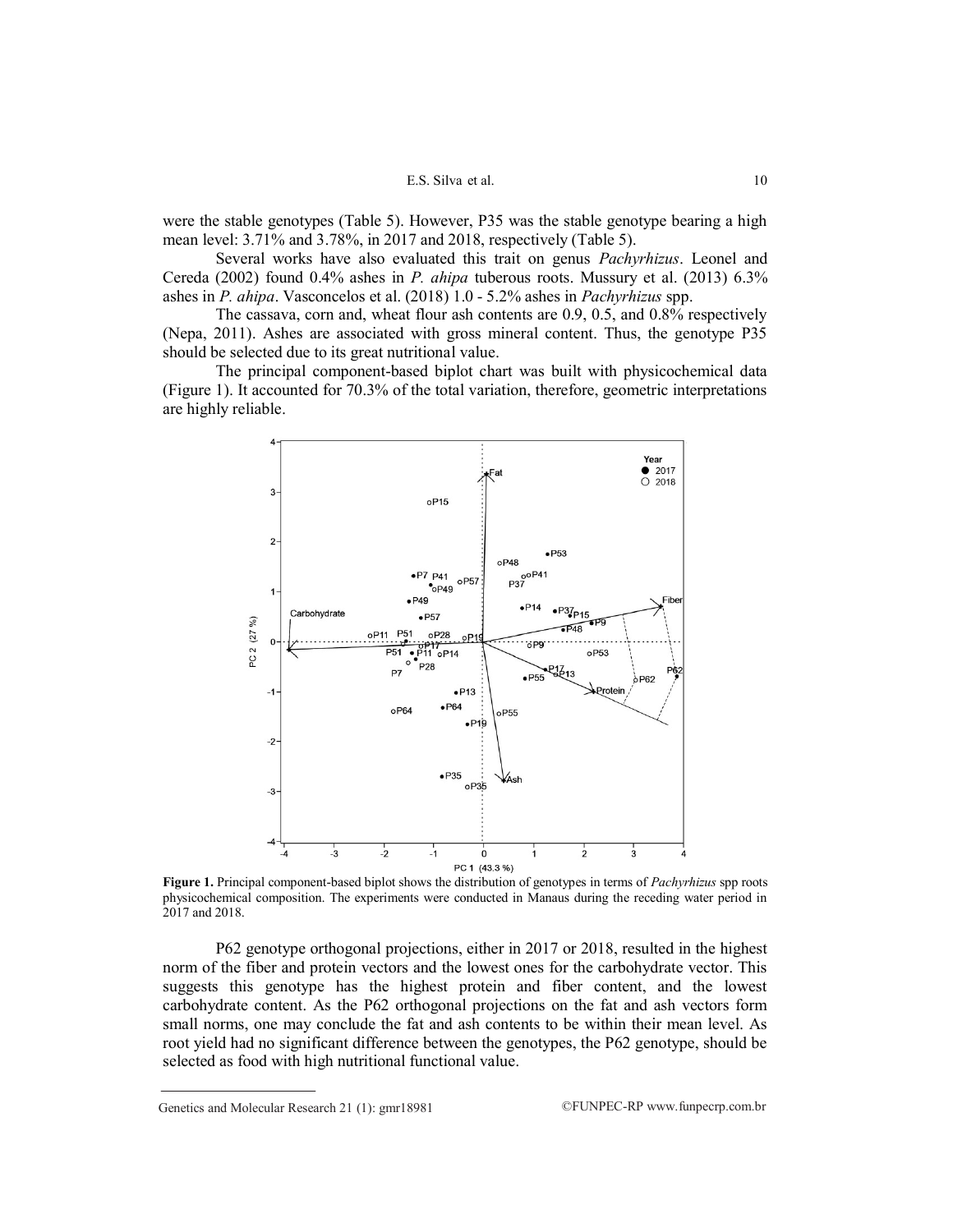## **CONCLUSIONS**

The agronomic characteristics of *Pachyrhizus* spp., such as root and grain yield as well the former's dry matter content may be selected in a single year during the receding water period, aiming to cultivate it within this same period. Conversely, the roots' nutritional components selection must be carried out throughout several years.

Among the evaluated materials, the P62 genotype should be tested in experiments of cultivar recommendation as well as, fresh and processed acceptability.

## **ACKNOWLEDGMENTS**

The first author thanks the Coordination for the Improvement of Higher Education Personnel (CAPES) for having granted his doctoral scholarship. The authors thank Conselho Nacional de Desenvolvimento Científico e Tecnológico (CNPq) for financial support, process 424815/2016-8.

# **CONFLICTS OF INTEREST**

The authors declare no conflict of interest.

# **REFERENCES**

- Alvares AC, Stape LJ, Sentelhas CP, Gonçalves MLJ, et al. (2013). Köppen"s climate classification map for Brazil. *Meteorologische Z*. 22: 711-728[. https://dx.doi.org/10.1127/0941-2948/2013/0507.](https://dx.doi.org/10.1127/0941-2948/2013/0507)
- Ascheri JLR, Zamudio LHB, Carvalho CWP, Arevalo AM, et al. (2014). Extraction and characterization of starch fractions of five phenotypes *Pachyrhizus tuberosus* (Lam.) Spreng. *Food Nutr. Sci*. 5: 1875-1885. [https://dx.doi.org/10.4236/fns.2014.519200.](https://dx.doi.org/10.4236/fns.2014.519200)
- Belford EJD, Karim AB and Schröder P (2001). Exploration of the tuber production potential of yam bean (*Pachyrhizus erosus* (L.) Urban) under field conditions in Sierra Leone. *J. Appl. Bot.* 75: 31-38. [https://eurekamag.com/research/034/900/034900079.php.](https://eurekamag.com/research/034/900/034900079.php)
- Box GEP (1954). Some theorems on quadratic forms applied in the study of analysis of variance problems, I, effect of inequality of variance in the one-way classification. *Ann. Math. Statist.* 25: 290-302. [https://doi.org/10.1214/aoms/1177728786.](https://doi.org/10.1214/aoms/1177728786)
- Buckman ES, Oduro I, Plahar WA and Tortoe C (2018). Determination of the chemical and functional properties of yam bean (*Pachyrhizus erosus* (L.) Urban) flour for food systems. *Food Sci. Nutr.* 6: 457-463. [https://doi.org/10.1002/fsn3.574.](https://doi.org/10.1002/fsn3.574)
- Castellanos JZ, Zapata F, Badillo V, Pena-Cabriales JJ, et al. (1997). Symbiotic nitrogen fixation and yield of *Pachyrhizus erosus* (L) Urban cultivars and *Pachyrhizus ahipa* (Wedd.) parodi landraces as affected by flower pruning. *Soil Biol. Biochem*. 29: 973-981. [https://doi.org/10.1016/S0038-0717\(96\)00223-4.](https://doi.org/10.1016/S0038-0717(96)00223-4)
- Catteau L, Lautie E, Kone O, Coppee M, et al. (2013). Degradation of rotenone in yam bean seeds (*Pachyrhizus* sp.) through food processing. *Agric. Food Chem*. 61: 11173-11179. [https://doi.org/10.1021/jf402584k.](https://doi.org/10.1021/jf402584k)
- Dorporto MC, Mugridge A, Garcia MA and Vina SZ (2011). *Pachyrhizus ahipa* (Wedd.) Parodi roots and flour: biochemical and functional characteristics. *Food Chem*. 126: 1670-1678. [https://doi.org/10.1016/j.foodchem.2010.12.053.](https://doi.org/10.1016/j.foodchem.2010.12.053)
- Duke JA (1981). Handbook of legumes of world economic importance. *Plenum Press.* New York & London, 345p. [https://doi.org/10.1002/star.19820341011.](https://doi.org/10.1002/star.19820341011)
- Estrella-Parra EA, Gomez-Verjan JC, Gonzalez-Sanchez I, Vazquez-Martinez ER, et al. (2014). Rotenone isolated from *Pachyrhizus erosus* displays cytotoxicity and genotoxicity in K562 cells. *Nat. Prod. Res*. 28: 1780-1785. [https://doi.org/10.1080/14786419.2014.939081.](https://doi.org/10.1080/14786419.2014.939081)
- Grüneberg WJ, Goffman FD and Velasco L (1999). Characterization of yam bean (*Pachyrhizus* spp.) seeds as potential sources of high palmitic acid oil. *J. Am. Oil Chem. Soc*. 11: 1309-1312. [https://doi.org/10.1007/s11746-999-0144-x.](https://doi.org/10.1007/s11746-999-0144-x) IAL-Instituto Adolfo Lutz (2008). *Métodos físico-químicos para análise de alimentos*. São Paulo: *Instituto Adolfo Lutz*.
- 1020p[. https://wp.ufpel.edu.br/nutricaobromatologia/files/2013/07/NormasADOLFOLUTZ.pdf.](https://wp.ufpel.edu.br/nutricaobromatologia/files/2013/07/NormasADOLFOLUTZ.pdf)

Inmet 2017-2018 (2018). *Instituto Nacional de Meteorologia.* [http://www.inmet.gov.br/sim/abre\\_graficos.php.](http://www.inmet.gov.br/sim/abre_graficos.php)

Genetics and Molecular Research 21 (1): gmr18981 ©FUNPEC-RP www.funpecrp.com.br